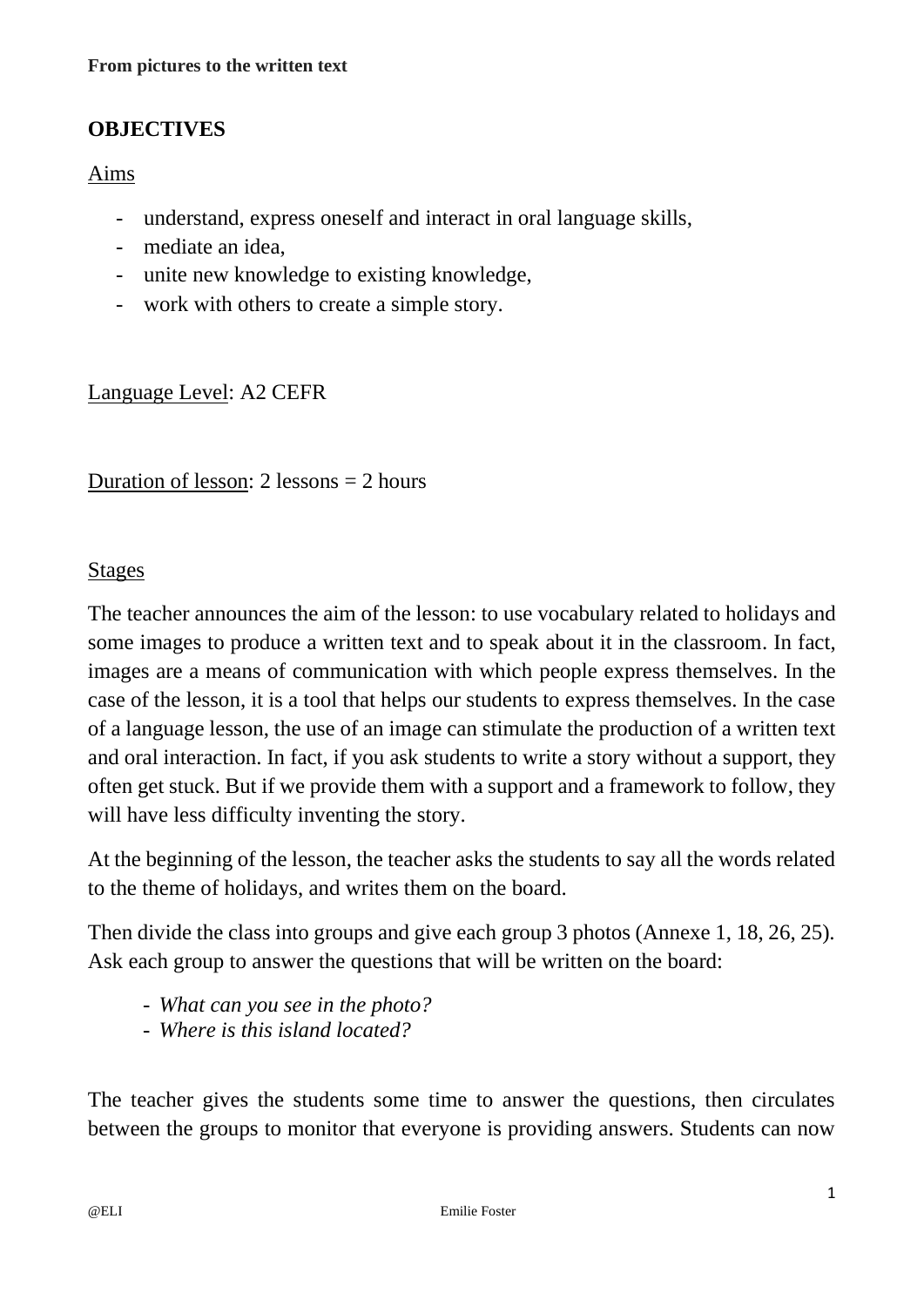write a story that will have three images as a common thread. To help them, the instructions will be written on the board.

Task:

Write a story using at least 100 words. Use the following framework:

- Three children are on an island. Introduce them.
- What are their hobbies?
- Why are they there?
- What have they brought with them?
- What message do they put in the bottle?
- Who do they write to?
- Why have they written this message?

The teacher collects the stories and corrects them. Each group will be asked to read out loud their invented story in front of their classmates.

To expand the lesson, the teacher can ask each group to write a dialogue and act it out in the classroom.

Task:

Three children are on an island. They meet a local inhabitant who is the same age as them. What do they say to each other? Imagine this meeting and the dialogue between the four characters.